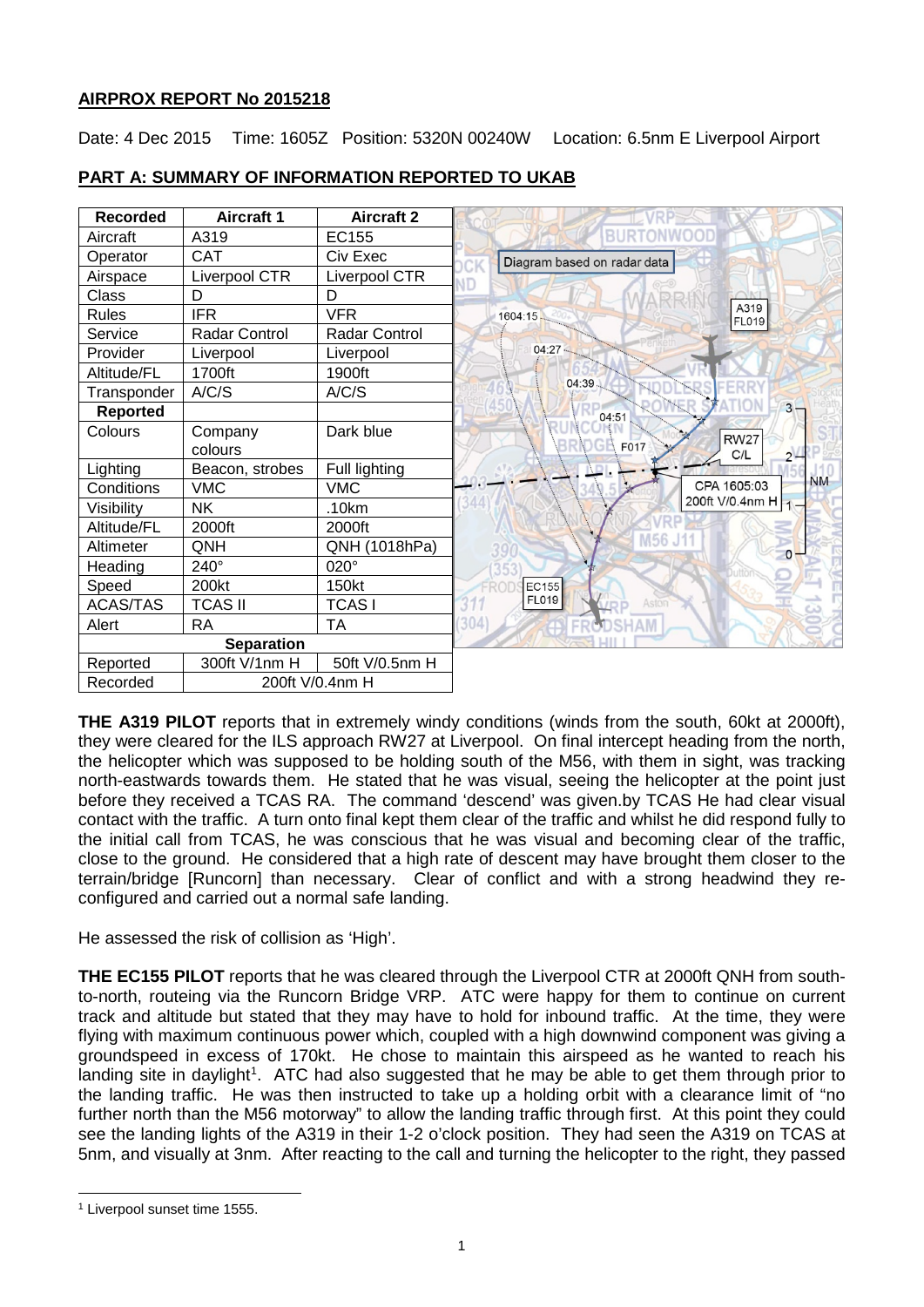over the M56 and heard the A319 pilot calling "TCAS RA descending". They continued their right turn and the aircraft passed each other left-side to left-side, approximately level and at an estimated distance of around 0.5nm. They maintained visual contact with the A319 throughout this phase and there was no risk of a collision. After a single orbit they were cleared to continue *en route*. In his opinion, the high groundspeed, downwind component, and the turn to the right, all contributed to his helicopter passing over the M56. Had he sufficiently reduced speed and used a far greater angle of bank then he may have avoided passing over the M56. He also thought that had he turned to the left, the A319's TCAS may not have reacted as it did, although he may still have passed over the M56.

He assessed the risk of collision as 'None'.

**THE LIVERPOOL APPROACH RADAR CONTROLLER** reports that the EC155 pilot was transiting from Oulton Park to Runcorn Bridge at 2000ft VFR. He was instructed to take up orbits at Frodsham and report when he had the A319 in sight on right base for RW27, also at 2000ft. 2 mins earlier, on entering CAS at Oulton Park, the EC155 pilot was told he may have to hold to pass behind the A319. The EC155 pilot reported taking up right-hand orbits and that he had the A319 in sight. He replied to the pilot to arrange his flight to pass behind that traffic, cautioned him about wake turbulence, with the recommended distance of 5nm. The EC155 pilot acknowledged the instruction to pass behind. The A319 pilot was then given a closing heading of 230° to close onto the ILS and was passed Traffic Information on the EC155, which was 4nm southwest at this point at the same height. The EC155 pilot's orbit took him very wide up to the RW27 final approach and into conflict with the A319 whose pilot reported a TCAS RA, descend, to which he replied "Roger". The EC155 pilot also acknowledged the TCAS conflict. The 3000ft wind was reported as 240°/45kt.

## **Factual Background**

The weather at Liverpool was recorded as follows:

METAR EGGP 041550Z 22026KT 9999 FEW038 12/08 Q1018=

## **Analysis and Investigation**

## **CAA ATSI**

ATSI had access to reports from the pilots of both aircraft, the Liverpool Radar Controller, the area radar recordings and a recording of the Liverpool Radar frequency. Screenshots produced in the report are provided using the area radar recordings. Levels indicated are altitudes. All times UTC.

The A319 (code 6266) pilot was operating IFR on a flight into Liverpool John Lennon Airport. At the time of the Airprox the A319 pilot was about to intercept the localiser on the ILS approach for RW27. The pilot was in receipt of a Radar Control Service from Liverpool Radar. The EC155 (code 5054) pilot was operating VFR on a flight to a private landing site situated north of Liverpool Airport. The EC155 pilot was in receipt of a Radar Control Service from Liverpool Radar on the same frequency as the A319 pilot.

At 1551.47, the EC155 pilot called Liverpool Radar 3nm south of Uttoxeter. The EC155 pilot passed his intentions, which were to route via the non-source reporting point MOGTA (12.5nm south-east of Liverpool Airport), then transit the Liverpool CTR via the Runcorn Bridge Visual Reference Point (VRP), before routeing direct to his destination.

At 1558:27, the Liverpool Radar controller issued a clearance to the EC155 pilot to transit the Liverpool CTR (Figure 1) from south to north via the Oulton Park, Runcorn Bridge and Kirkby VRPs, VFR not above 2000ft.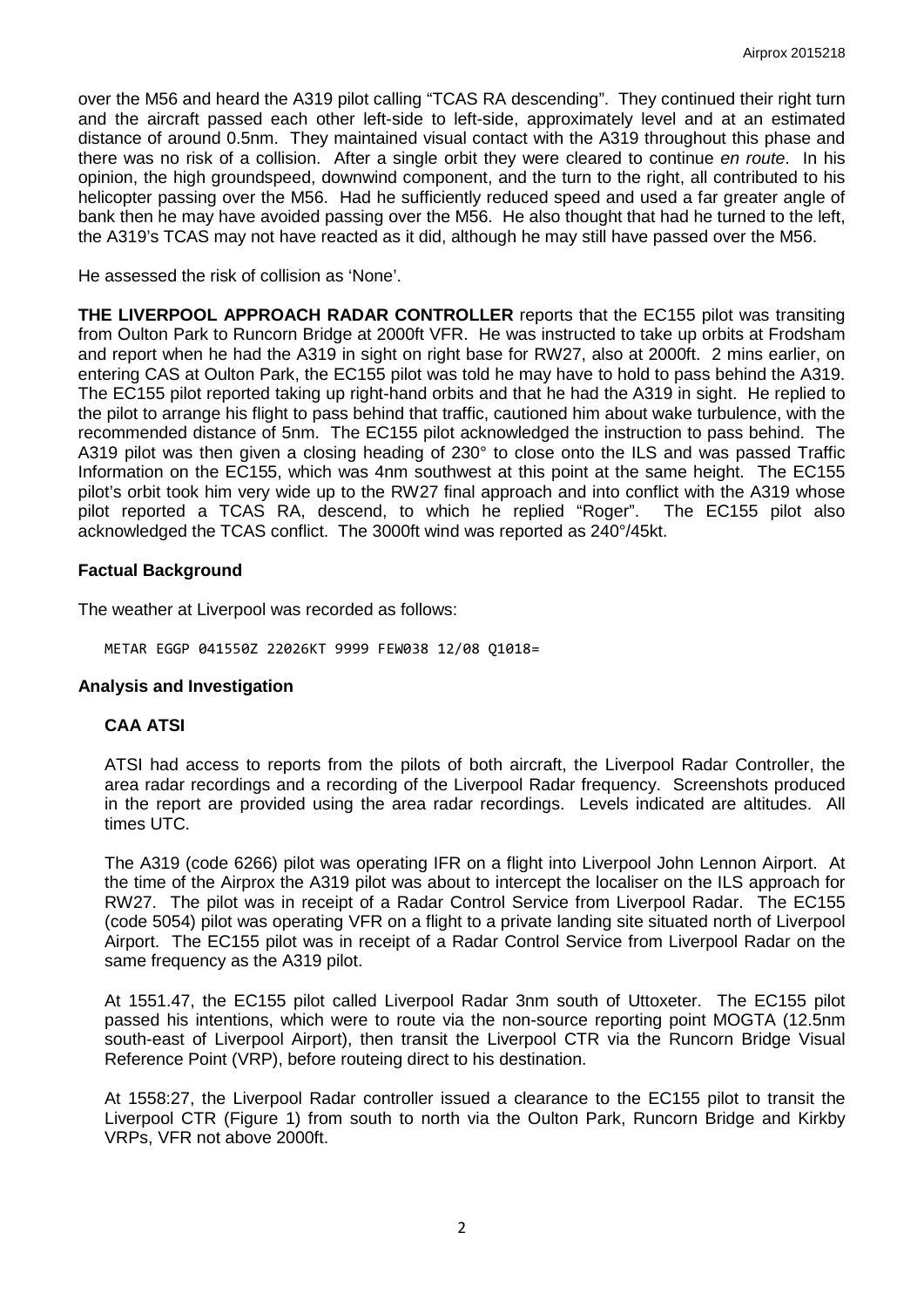

Figure 1 – Control Zone and Control Area Chart (UK AIP AD 2-EGGP-4-1).

At 1559:11, the A319 pilot called Liverpool Radar in the descent to 4000ft.

At 1559:23, the Liverpool Radar controller advised the pilot of the A319 that he would provide radar vectors for an ILS approach to RW27 and that he was number one for the approach with no ATC speed restriction.

At 1600:56, there was a change of the Liverpool Radar controller.

At 1601:28, as the A319 was downwind right-hand for the ILS and indicating 3100ft, the incoming Liverpool Radar controller asked the A319 pilot for a "*spot wind check"*, the pilot of the A319 reported that the wind speed and direction aloft was 230° at 60kt.

At 1601:47 (Figure 2), the EC155 entered the Liverpool CTR and the Liverpool Radar controller placed the helicopter pilot under a Radar Control Service. He advised the pilot of the EC155 that an orbit to the south of the RW27 final approach might be required, in addition, he passed Traffic Information on the A319.



 Figure 2 – Prestwick Centre MRT at 1601:47. A319 squawk 6266, EC155 squawk 5054.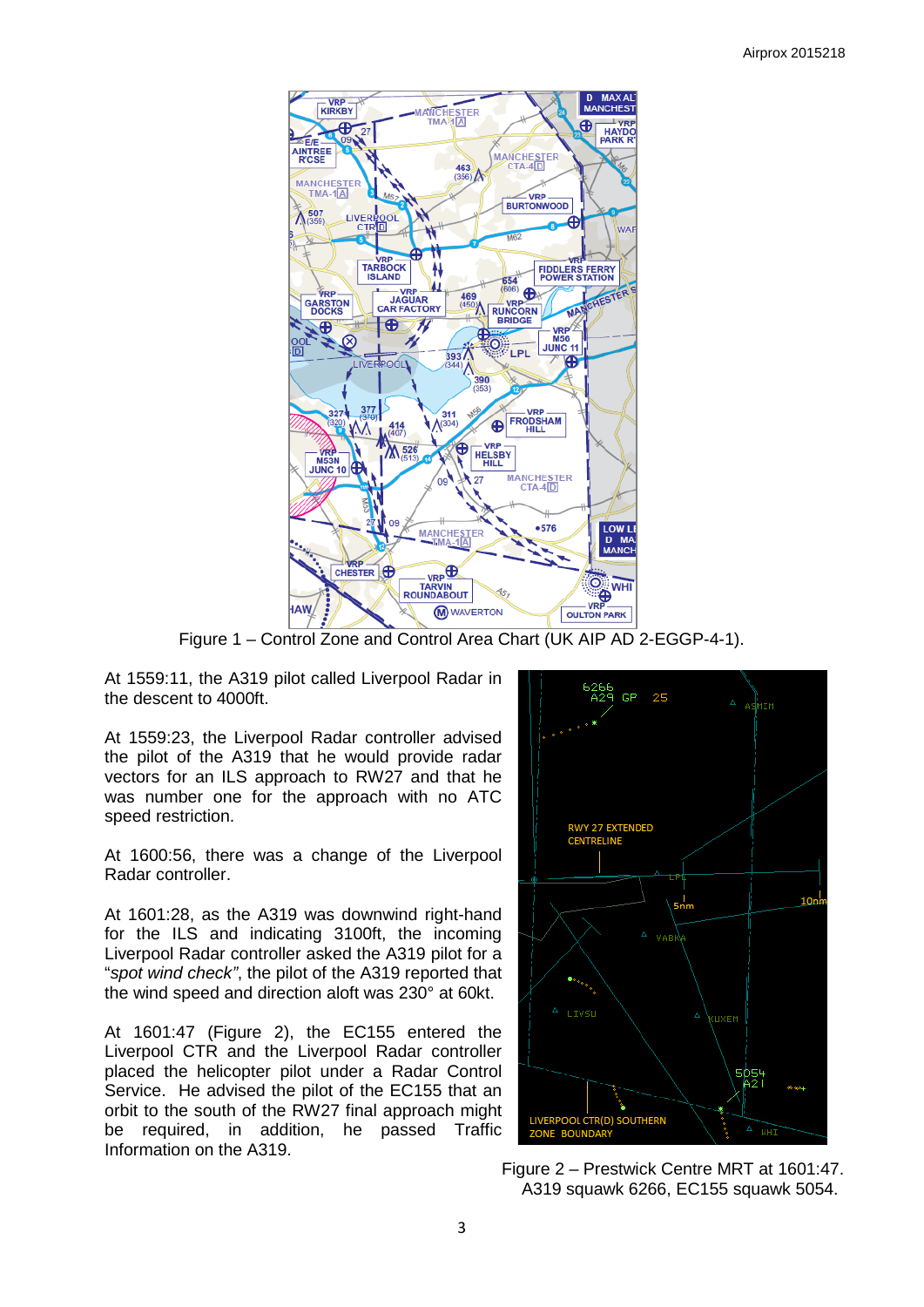At 1602:34 the Liverpool Radar controller turned the A319 pilot onto a base leg heading of 190° and issued descent to 2000ft.

At 1603:34 (Figure 3) the Liverpool Radar controller issued the following instruction to the EC155 pilot, *"(EC155 C/S) take up right-hand orbits just south of the M56, report when you have an (airline) Airbus in sight about to establish on a seven mile final".* Figure 4 shows the relative positions of the RW27 extended centreline (overlaid in green) and the M56 motorway (2.4nm to the south).





 Figure 4 Figure 3 Prestwick Centre MRT at 1603:34.

At 1603:47, the pilot of the EC155 replied, *"roger taking up right hand orbits remaining south of the M56 and we do have the traffic in sight…"* At 1603:53, the Liverpool Radar controller instructed the EC155 pilot to *"…arrange your flight to pass behind that traffic caution wake turbulence recommended distance 5 miles".*

At 1604:00 (Figure 5), the Liverpool Radar controller turned the A319 pilot onto a closing heading of 230° and cleared him for the ILS approach.



Prestwick Centre MRT at 1604:00. Prestwick Centre MRT at 1604:16.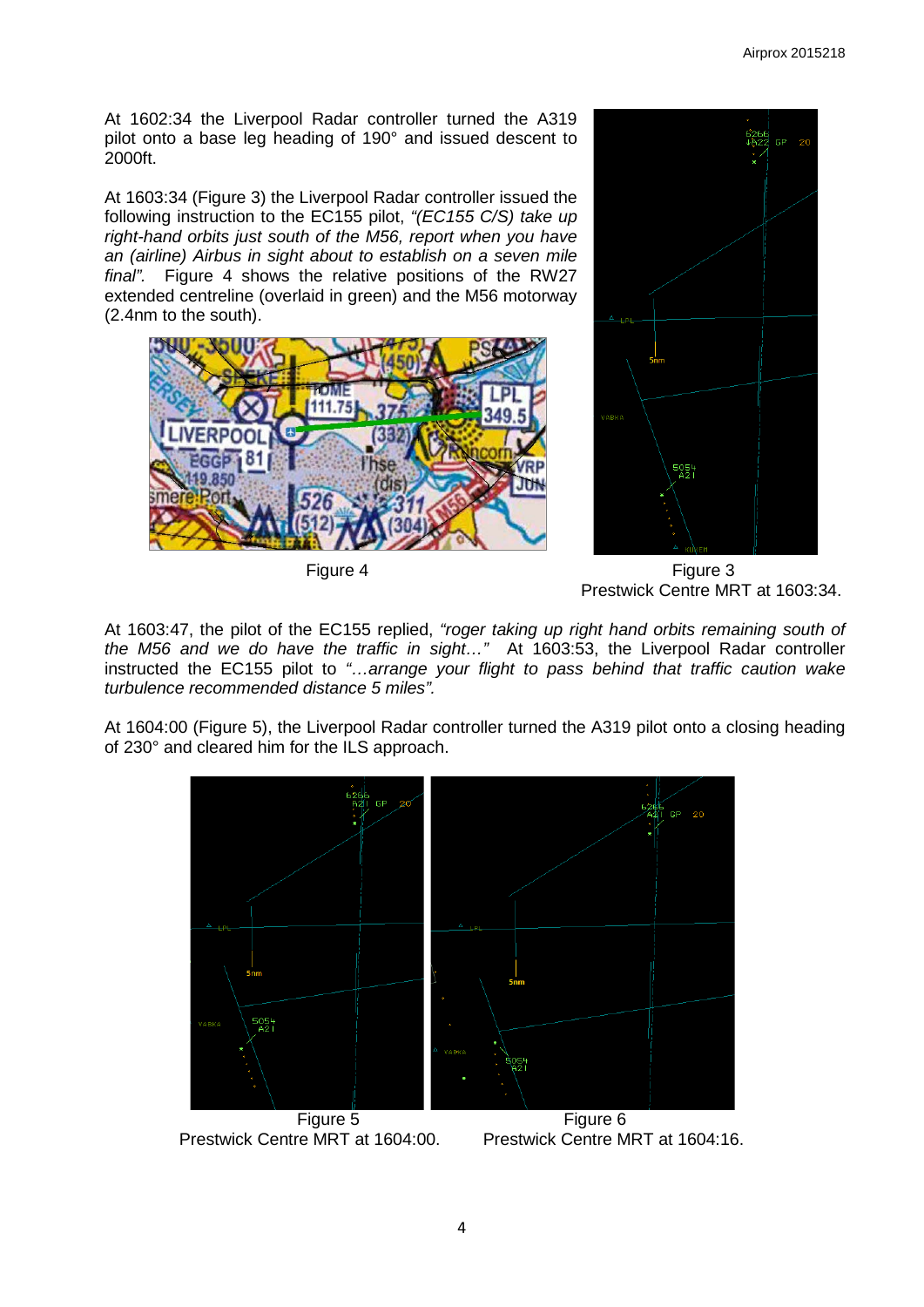At 1604:16 (Figure 6) the Liverpool Radar controller passed the following Traffic Information to the A319 pilot, *"…traffic south-west of you by four miles just taking up orbits to pass behind you its EC155 helicopter 2000ft VFR".*



At 1604:55 (Figure 7) the A319 pilot reported a TCAS descend RA.



Prestwick Centre MRT at 1604:55. Prestwick Centre MRT at 1605:07 (CPA).

CPA occurred at 1605:07 (Figure 8) with a horizontal distance of 0.4nm and a vertical distance of 200ft.

At 1605:14 the A319 pilot reported clear of conflict and commented that, *"… the helicopter was well north of the M56".*

At 1606:21 the Liverpool Radar controller asked the pilot of the EC155 if it was the wind that had caused him to route so far north, to which the EC155 pilot replied, *"…affirm we didn't get the speed off in time apologies we ended up north of the M56".* The intention of the EC155 pilot was to transit the Liverpool CTR under VFR from south to north via the Runcorn Bridge VRP and from there to route direct to a private landing site north of the airport. This route necessitated crossing the final approach for RW27 at Liverpool Airport just inside a range of 4nm.

The outgoing Liverpool Radar controller issued a clearance to the EC155 pilot to transit the Liverpool CTR while he was still outside the CTR. The routeing issued was via the VRPs at Runcorn Bridge and Kirkby not above 2000ft. Because the EC155 pilot's destination was south of Kirkby the clearance was shortly afterwards revised with a clearance limit of Knowsley.

Prior to the Airprox and the EC155 pilot entering the Liverpool CTR, the outgoing Liverpool Radar controller discussed the transit altitude with the pilot of the EC155. He was advised that there were some Liverpool inbounds to affect his transit, that he should plan to transit the Liverpool CTR at 2000ft and that he would be updated as he got closer to Liverpool Airport.

There was a change of controller just prior to the Airprox. The recorded surveillance data indicated that there was a strong north-easterly drift as the A319 turned downwind. The incoming Liverpool Radar controller asked the pilot of the A319 for a spot wind check, this was probably because the drift was stronger than anticipated and the controller wanted to adjust the downwind heading. The Liverpool Radar controller alerted the pilot of the EC155 to the possibility that an orbit might be required to the south of the RW27 final approach prior to him turning the A319 pilot onto base leg. He also alerted the EC155 pilot that there was Airbus traffic shortly to turn onto final approach.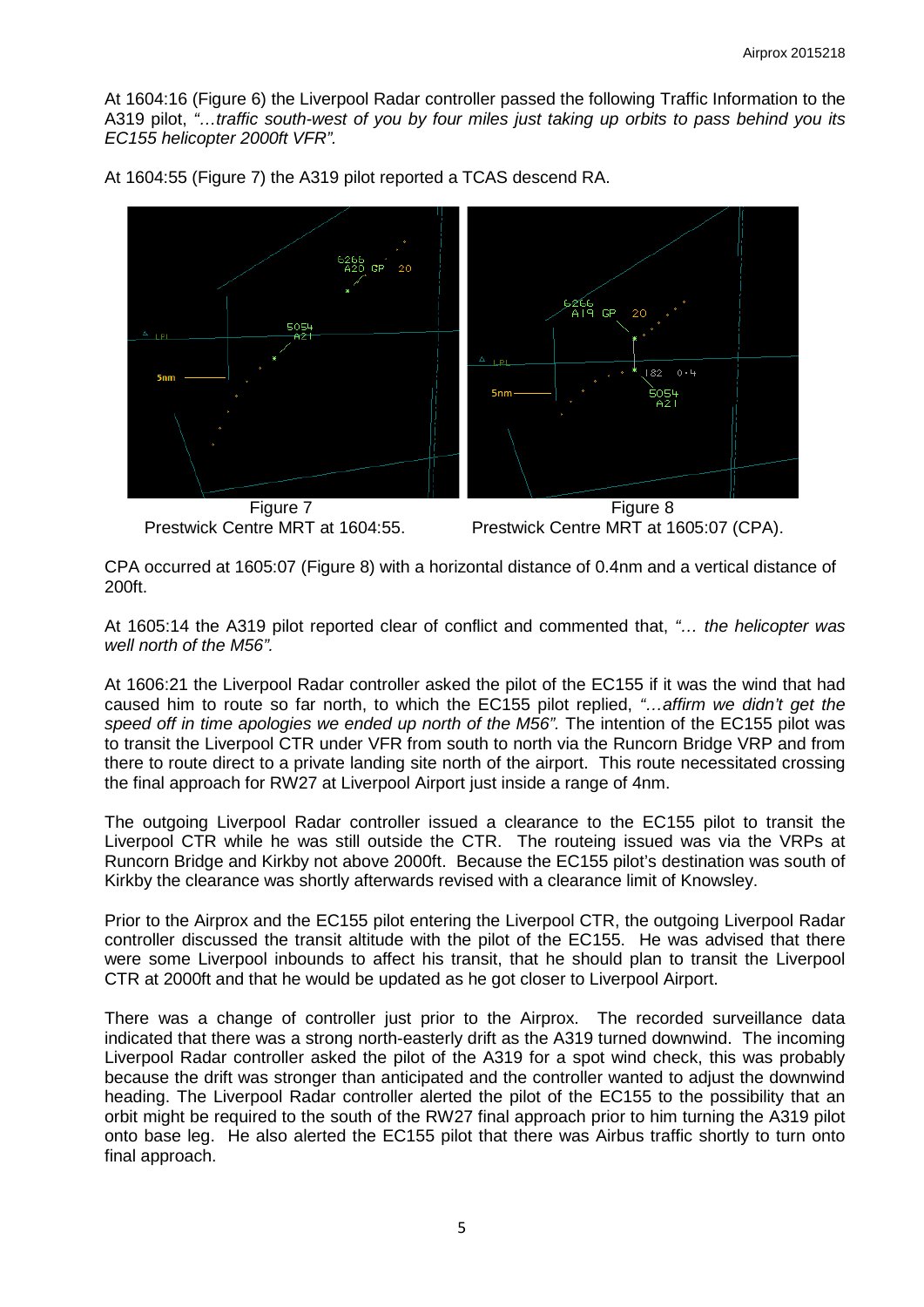After the EC155 pilot was alerted to the possibility that an orbit might be required, and that there was inbound traffic to affect, the recorded surveillance data indicated that there was no appreciable reduction in the EC155's speed as the helicopter approached the RW27 extended centreline. The Liverpool Radar controller instructed the pilot of the EC155 to take up right-hand orbits to the south of the M56 Motorway approximately one minute and thirty-five seconds prior to CPA when the EC155 was 4nm to the south of the RW27 extended centreline. The M56 Motorway runs diagonally to the south-west from a point 2.4nm south of the RW27 extended centreline. The recorded surveillance data suggests that it was approximately thirty seconds before the EC155 pilot commenced the right turn. Once the EC155 pilot had commenced the right turn, it would appear that the relatively shallow turn brought the helicopter into proximity with the A319. The strong south-westerly wind may have contributed to this.

Although there is no requirement to separate IFR and the VFR aircraft in Class D airspace ATC:

'… shall pass traffic information to IFR flights on VFR flights and give traffic avoidance when requested.' [2](#page-5-0)

#### **UKAB Secretariat**

The A319 and EC155 pilots shared an equal responsibility for collision avoidance and not to operate in such proximity to other aircraft as to create a collision hazard<sup>[3](#page-5-1)</sup>. An aircraft operated on or in the vicinity of an aerodrome shall conform with or avoid the pattern of traffic formed by other aircraft in operation<sup>[4](#page-5-2)</sup>.

#### **Comments**

**The EC155 Operating Company** investigated the Airprox, supplying additional information to that provided by the pilot:

Maximum Continuous Power was set which, when coupled with a strong tailwind component, gave them a high ground speed. This was maintained in the hope of being cleared through ahead of the inbound traffic. ATC then instructed them to take up an orbit to allow the landing traffic through, giving a clearance limit of, "No further North than the M56 motorway". By this stage they were already close to the M56 and with their high groundspeed, a rapid reduction of speed and a turn would have been required to prevent crossing it. The PF did not react immediately to the ATC instruction, (he may not have heard, understood or fully appreciated the urgency with which they needed to alter the course of the aircraft). After a few seconds delay and some verbal instructions from the PM, the PM pushed the "HDG" button and turned the aircraft to the right which began to alter the course. The right turn placed the aircraft more directly downwind and with no speed reduction, the EC155 crossed the M56 and although turning, continued towards the landing traffic. It should be highlighted that the crew were visual with the landing traffic throughout. The landing traffic called "TCAS RA, descending" and also stated that "the helicopter was well North of the M56". The EC155 pilot continued the right turn, crossing back over the M56 where they were cleared to continue their flight to their destination, subsequently landing at 1615.

A significant factor to the late reaction of the EC155 pilot to the instruction from ATC to not cross the M56 was the nationality of the PF. The PF is a foreign pilot who is experienced on the EC155 but works for the Company based in Europe. He flies extensively round Western Europe but is not experienced in UK flying operations. In order to familiarise the PF with Company operations and flying in UK airspace, he was spending a two week period at the Company's base. His English Level is 05 but due to the rapidly developing situation, the PM is of the belief that initially, he had not grasped the urgency of the ATC request.

 $\overline{\phantom{a}}$ 

<span id="page-5-0"></span><sup>2</sup> CAP 493 Section 1 Ch 2: Flight Rules

<span id="page-5-1"></span><sup>3</sup> SERA.3205 Proximity.

<span id="page-5-2"></span><sup>4</sup> SERA.3225 Operation on and in the Vicinity of an Aerodrome.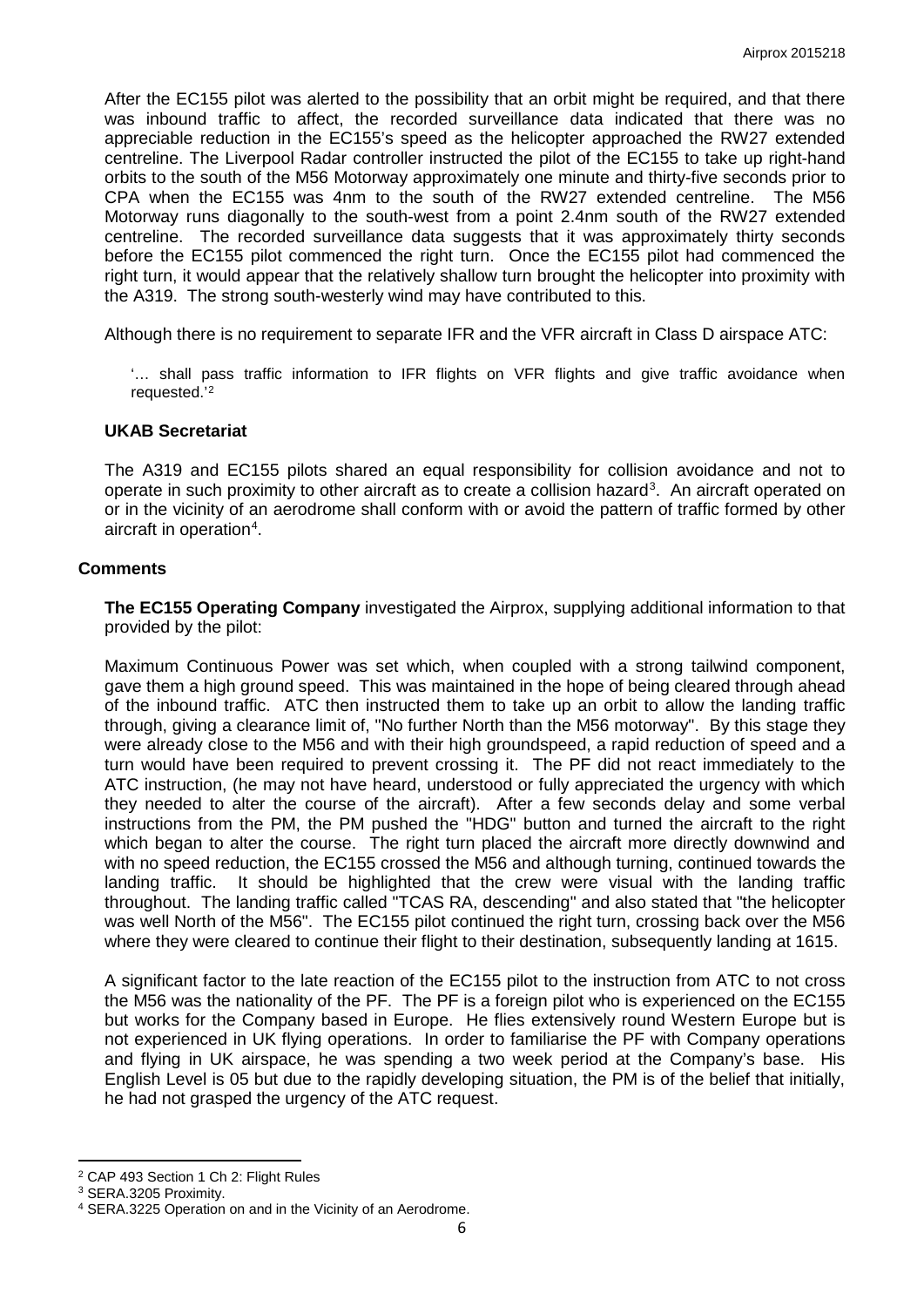The first thing to stress is that the crew readily accept that they got it wrong. However, it should also be pointed out that despite the triggering of the landing aircraft's TCAS, the crew were fully visual with the landing traffic throughout and situationally, knew exactly their relationship between themselves and the landing aircraft. The late call from ATC was based on an initial attempt by the controller to be helpful and try to get the aircraft across before the landing traffic. He then decided that that was not going to be possible and a relatively short notice instruction to hold became necessary. Whilst, (in company with the strong tailwind component) this would require prompt action on the part of the crew, it was an achievable request. Having received the instruction, the slower recognition of the PF to grasp the need for immediate action, lost them precious seconds. Had he done so, he could have rapidly reduced speed and made a turn, keeping the aircraft south of the M56. However, the PM, (also a Company Captain) on realising that the PF was not totally comprehending the instruction at this stage, should have taken control, slowed the aircraft and made a hand flown, steep turn, (probably to the left in order to counter the tailwind component). Had he done this promptly, the aircraft would have remained clear and no alert would have been sounded.

By electing to alter course to the right using the Heading Bug, the aircraft was committed to a rate one turn and a strong tailwind component pushing it in the direction of the landing aircraft and the wrong side of the M56. The right hand turn did mean that the crew remained in sight of the landing aircraft for longer but it also took them close enough to set off the TCAS. The company's pilots spend most of their time flying around with the upper modes of the autopilot selected and are encouraged to do so. However, it will be stressed at the next Pilot's Training Day and via a Chief Pilot's Memo, that pilots must understand just when it is sensible to take control and to physically manoeuvre the aircraft.

## **Summary**

An Airprox was reported when an A319 and an EC155 flew into proximity at 1605 on Friday 4<sup>th</sup> December 2015. Both pilots were operating in VMC, the A319 pilot was operating under IFR and the EC155 pilot under VFR. They were in receipt of a Radar Control Service from the Liverpool Radar controller. The EC155 pilot was instructed to orbit prior to crossing the M56 motorway and then to cross the RW27 approach path behind the A319. His orbit took him beyond the motorway and into confliction with the A319. The EC155 had visual contact with the A319, whose pilot had received a TCAS RA just after gaining visual contact with the helicopter. The minimum separation was recorded as 200ft vertically and 0.4nm horizontally.

## **PART B: SUMMARY OF THE BOARD'S DISCUSSIONS**

Information available included reports from both pilots, the controller concerned, area radar and RTF recordings and reports from the appropriate ATC and operating authorities.

The Board first discussed the actions of the EC155 pilot. Civil helicopter pilot members commented that, in their opinion, the pilot had not acted quickly enough when he had been advised to orbit before the M56. It was noted that, although he had been initially proceeding at high speed with the possibility of crossing ahead of the A319, it was considered that he still had time to slow down, even with the strong southerly tail-wind, when the controller had changed his plan and had instructed him to orbit and cross behind the A319. The Board commended the frank and honest report provided by the helicopter operating company which confirmed that, in their opinion, despite a relatively short notice instruction from the controller, if the EC155 pilot had acted quicker he would have been able to comply with his ATC clearance. The Board also noted that the report had commented that, in the circumstances, it would have been prudent for the pilot to have deselected the autopilot instead of using the Heading Bug, which had resulted in a rate 1 turn.

The Board also noted that the A319 pilot had received a TCAS RA descent when he was at 2000ft. A Civil airline pilot member commented that this put the pilot in an invidious position. Although he would always react to a TCAS RA by following its commands, ideally he would not have wanted to descend on an RA that close to the ground and outlying features. The Board noted that the GPWS